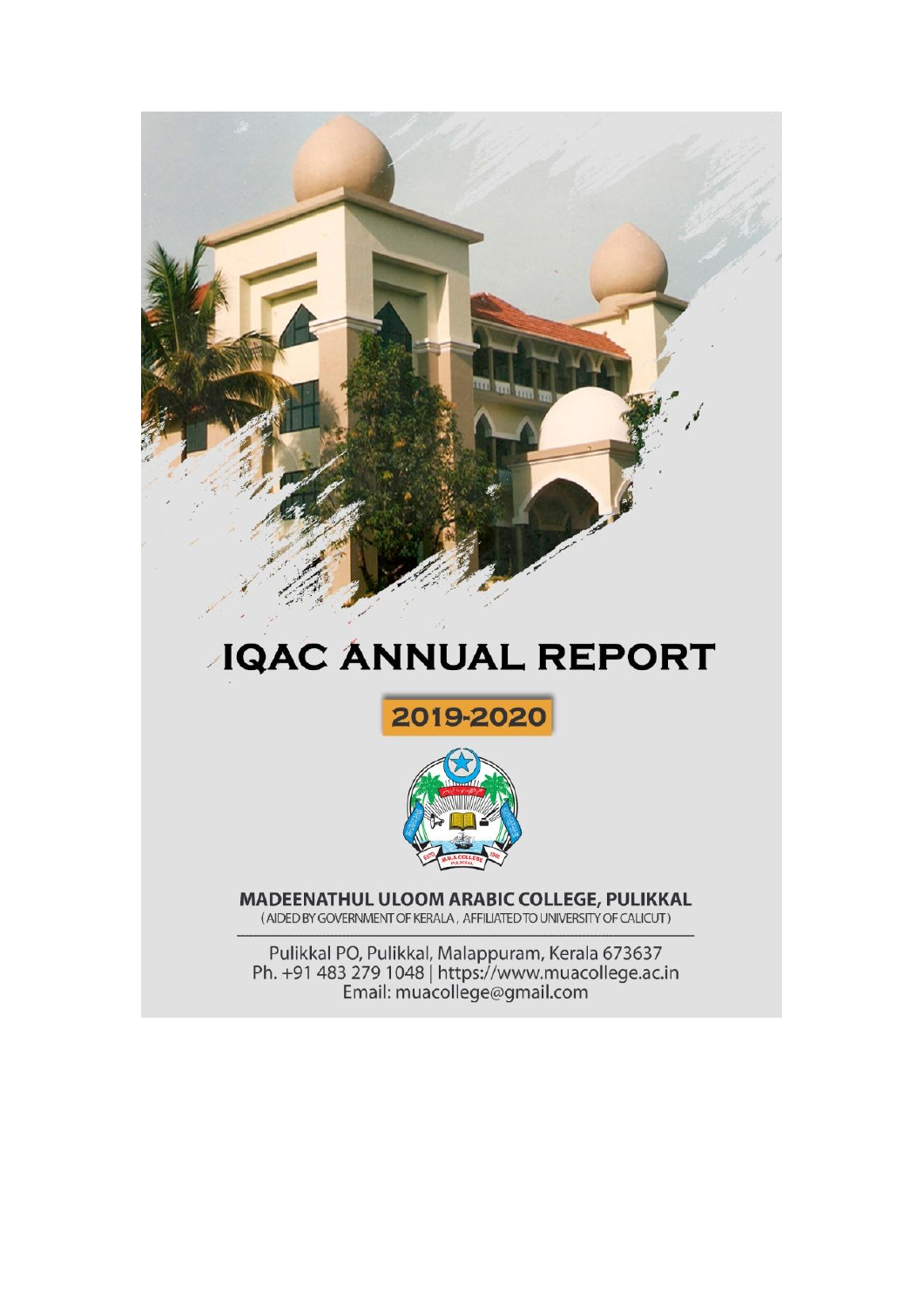## **IQAC ANNUAL REPORT 2019- 20**

The first core committee meeting of the IQAC for the year 2019-20 was held on 03.06.2019. Principal Dr. N. Muhammed Ali, MUA College presided over the meeting. The action plans of each department and club were assessed and modified as well as an academic calendar for the academic year 2019-20 was created. A brief report of the major outcomes of the activities by IQAC is given below.

#### **REGULAR ACTIVITIES**

- Induction Programme for first Year PG and UG students.
- Class PTA meetings after the internal examinations in each semester.
- Sports meet and Fine Arts fest in every academic year.

## **IQAC ACTIVITY**

- Faculty Development Programme in various subjects were conducted to the teaching fraternity of the college.
- As part of the MoUs signed by the college with certain reputed institutions, ventures, philanthropic agencies many collaborative activities like faculty exchange, research activates, students exchange, internship etc. were undertaken during the academic period.
- Department of Arabic and Economics with Islamic Finance conducted a holistic course for the PG & UG students of the college for prepping them to appear for various competitive examination like NET, K-TET, PSC, UPSC etc.
- The students were categorized into Advanced and Slow learners on the basis of a diagnostic test organized by each department under the supervision of IQAC. Thereby, a remedial coaching to slow learners and advanced programmes for the gifted students were provided.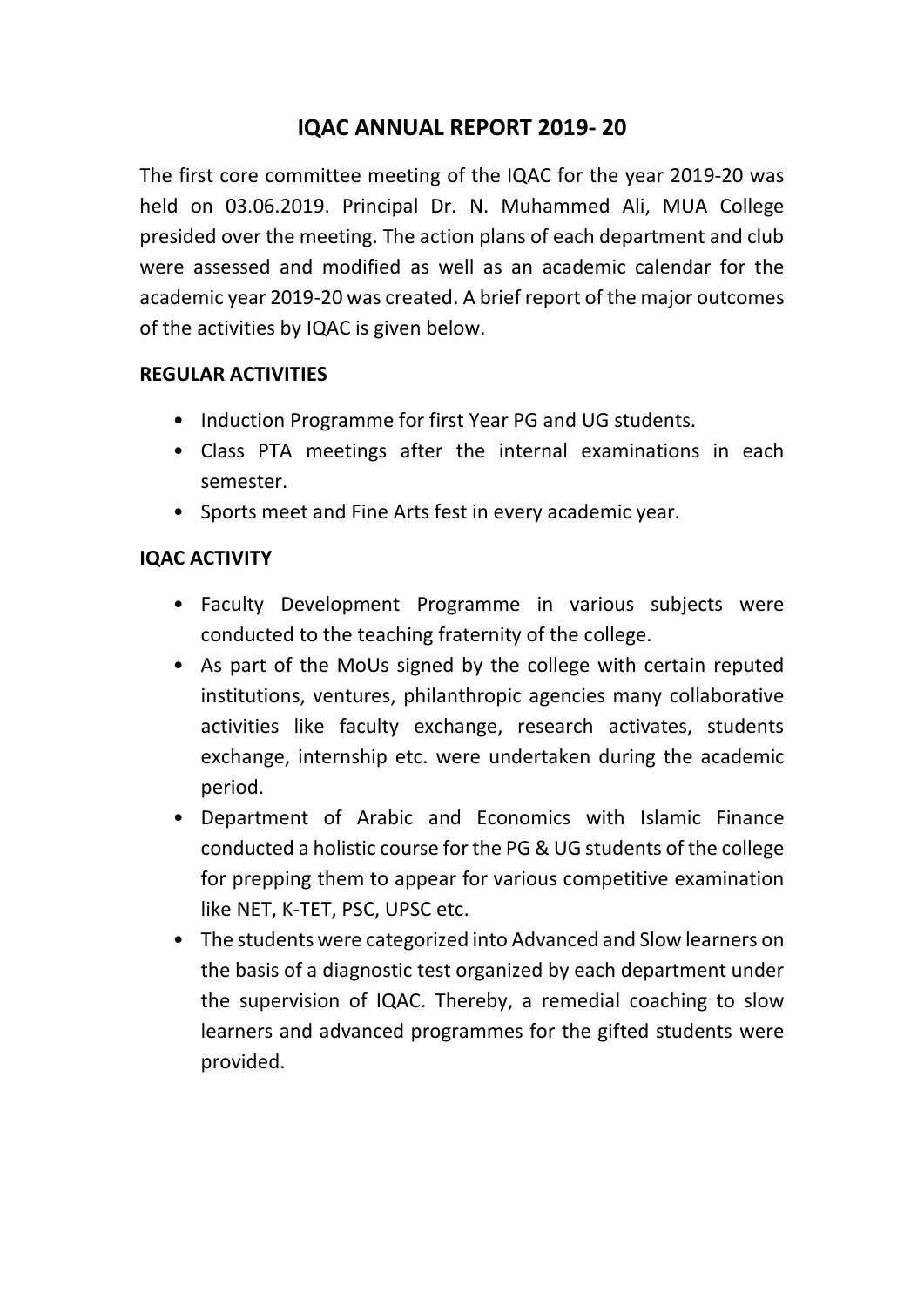## **FEEDBACK**

- IQAC has taken the feedback from students, alumni, teachers and employers on the curriculum for analyzing data and took necessary steps in the curriculum.
- IQAC has taken semester wise feedbacks from students on the teachers to solve the drawbacks of them and resolve it for the best teaching and learning experience.

## **Certificate Course**

Certificate courses on specific topics were facilitated to the students along with their regular classes such as

- Certificate course in Microsoft Windows & Microsoft Word,
- Certificate course in Microsoft Excel
- Certificate course in Microsoft PowerPoint

## **DEPARTMENTAL ACTIVITIES**

## **Dept. of Arabic**

 Dept. of Arabic introduced Certificate course in the Basics of Arabic language

## **Dept. of English**

- Dept. of English conducted English language proficiency test for first year students on 18/07/2019
- Dept. of English introduced Certificate course in English.

## **Dept. of Economics**

- Dept. of Arabic introduced Certificate course in Gender Economics & Certificate course in Islamic Finance.
- The department conducted induction program for first year BA Economics students on 10 October, 2019. The session was led by Dr. C.P Shaheed Ramzan, Chairman, Islamic Finance, Calicut University & Associate Prof. Dept. economics, Govt. Arts College, Kozhikode.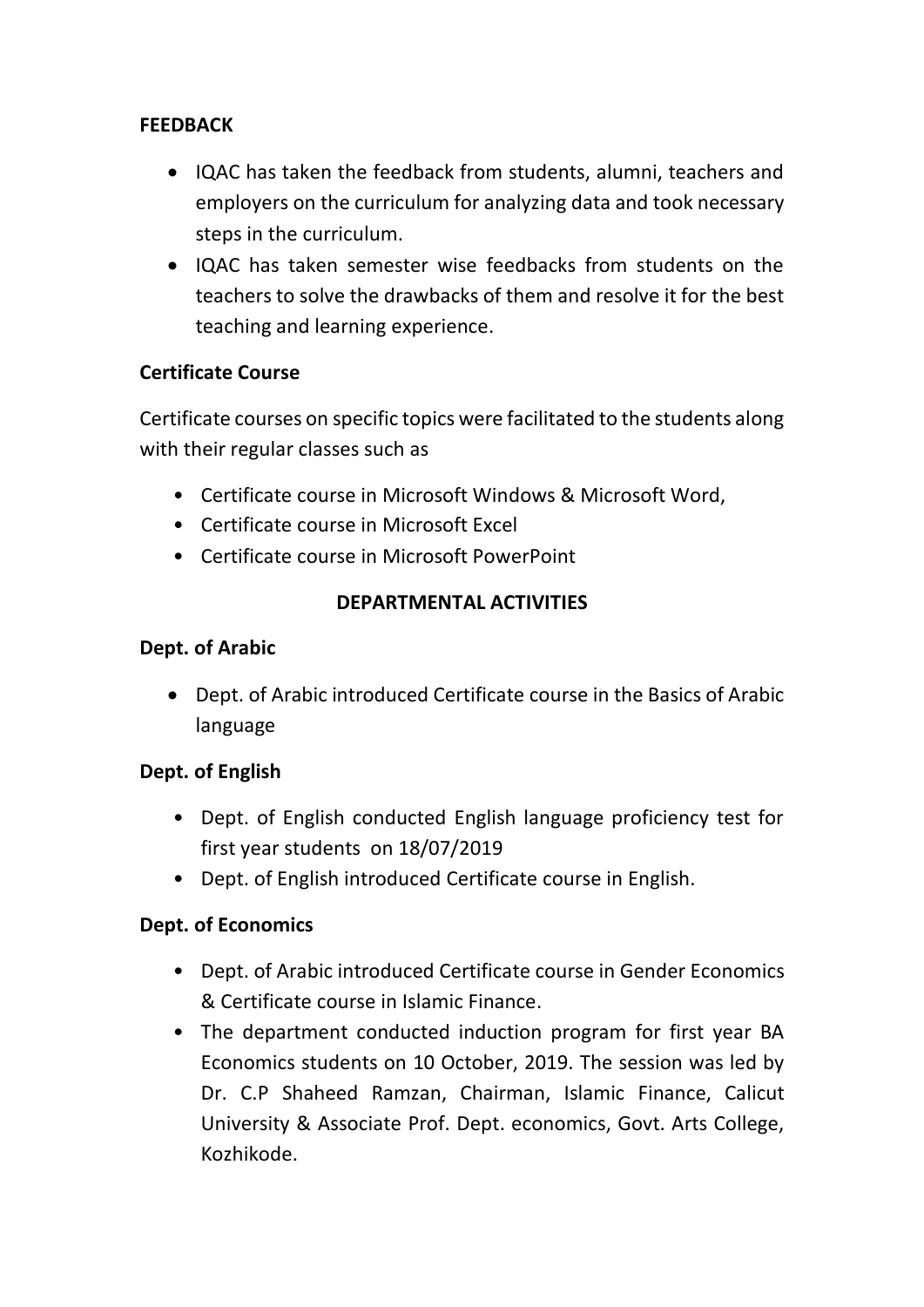- The Department conducted a panel Discussion on "Nation and Nationalism: An Analysis of Current Scenario of Indian politics".
- Economics Association conducted a Quiz program for students in Economics Deoartment on 10 octobar 2019. The program led by Mr. Abdul Vasith and Mrs. Safa, BA Economics Final year studetns.
- Economics Association conducted a Debate on "Impact of social media: Positive or Negative? ". 20 students from the department has actively participated in the debate. The debate as led by Mrs. Ansila
- Economics Assocoation conduted a competition on public speech in the tile "Just a Minute" . 25 students actively participated in the competition
- Department conducted a post-budget discussion on Union budget 2020 on 17 February, 2020. The session was led by Mr. Ibrahim PK, Asst. Professor, Economics, Mr. Jamsheer P, Asst. Professor, Economics and Mr. Abdul Latheef AP, Asst. Professor, Economics.

## **RESEARCH WORKSHOP**

PG and Research Department of Arabic conducted many workshops on research methodology for teachers and research scholars. They are;

- A Workshop on "Intellectual Property Rights: Plagiaris Issues and Solutions" led by Dr. Vinod, Assistant Librarian, Calicut University on 5th August, 2019m
- Workshop on "How to Prepare a Research Paper" led by Mr. Muhammed Aman K, Lecturer in Arabic, AIA College Kuniyil on 24th September 2019
- National Seminar On "An Introduction to Understand Literary Texts with Special reference to Novel led by Dr. Saidur Rahman, HoD, Arabic, Aliah University, Kolkata on 18th November 2019
- Seminar on Plagiarism in Academic Research led by Mr.Muhammed Basheer C K, Asst. Professor, MUA College, Pulikkal on 11th December 2019
- One Day Workshop on "Research Styles and Manuals" led by Dr. PN Abdul Ahad, HOD Arabic, MUA College, Pulikkal on 28th January 2020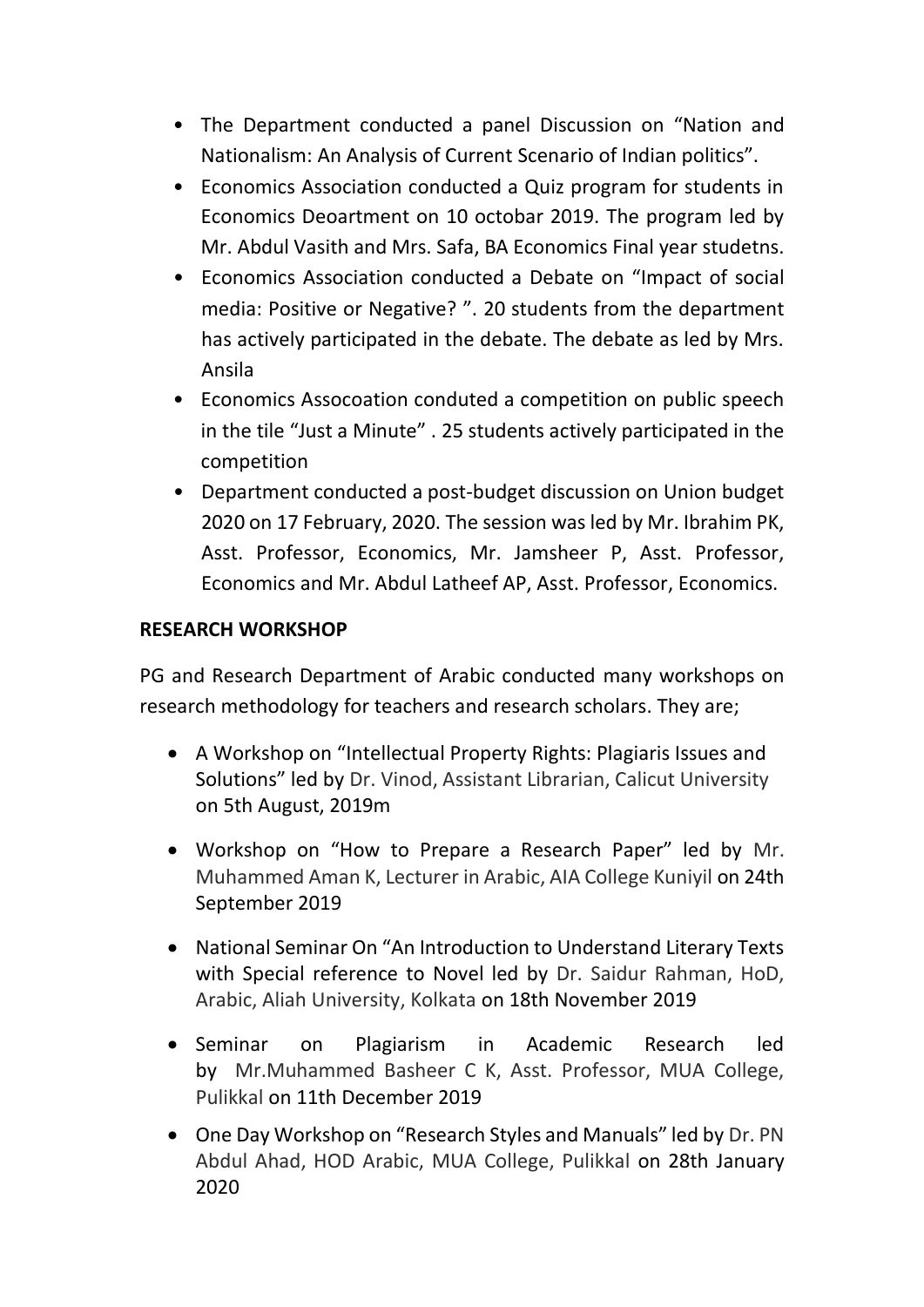#### **SKILL ENHANCEMENT PROGRAMME**

- " The Pleasure and Profit of Reading " was organized by Malayalam Club on 20/06/2019
- Personality Development Training Programme was organized by Career Guidance and counceling cell on 24/06/2019
- "Composing Poetry : Rain, Flood and Human Being organized by MA Arabic First Year and Malayalam Club on 03/09/2019
- "Boost Your English" Communication Skill Development Programme was organized by English Club on 19/10/2019

#### **PROFESSIONAL DEVELOPMENT PROGRAMME FOR COLLEGE STAFFS**

- A session on the topic "*An Ideal Teacher*" led by Prof. Ahmed Ibrahim Rahmathulla, Visiting Professor, Islamic Chair, University of Calicut on 16-07-2019 at 3 PM.
- A session on the topic "Exploring the Language of Arabic" led by Abdurahman Adrissersi, Principal, RUA College on 18/06/2019 at 3pm.
- A session on the topic "*Role of a Teacher as a Guide and Philosopher*" led by Prof. Muzaffar Alam, Dean, School of Asian Language, EFLU, Hyderabad on 24-08-2019 at 3 PM.
- A session on the topic "SSR Documentation Process" led by Mr. Ibrahim PK, HoD of Economics on 19/02/2020 at 10.00 am.
- A session on the topic "Training on Koha Library" led by Mr. Raheeb. T, UGC Librarian, MUAC Pulikkal on 20 January 2020 at 2PM..

#### **EXTENSION AND OUTREACH PROGRAMME**

IQAC has initiated many extension and outreach programmes in this academic year for uplifting the society educationally, mentally and financially by collecting the amount from the teachers, parents, students and public and also giving them awareness on contemporary issues take place around them. IQAC made the programmes more reachable to the public. The following are some of the remarkable examples;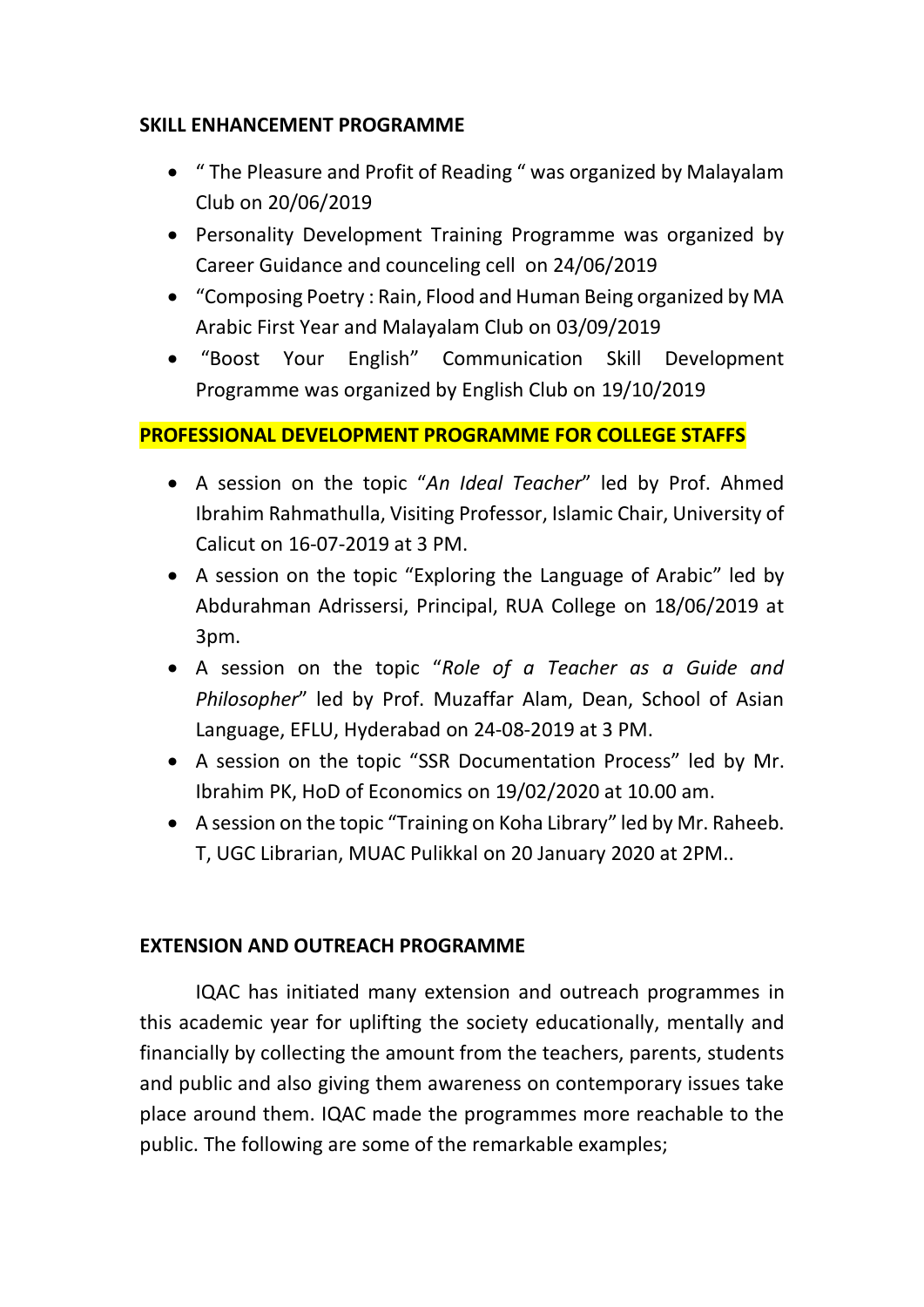#### **ABHAYAM**

- The second Abhayam home was built for a divorcee with a child from Paravoor in a small amount of land near Ability Campus in Valiyaparamba, Pulikkal Panchayat.
- 189 students collaborated with the venture at its various stages. Sri. P. V. Abdul Wahab MP handed over the key to the beneficiary in an auspicious function held at College auditorium on 05/12/2018.

## **RELIEF ACTIVITIES FOR FLOOD EFFECTED AREA**

 NSS Units of MUA College, Pulikkal, conducted relief activities in flood affected area on  $11<sup>th</sup>$  June, 2019, in the form of providing food items, Dresses, Stationaries etc. Volunteers also participated in the disinfection of flood effected homes.

# **S. I. P (STUDENT INTERACTION PROGRAM TELANGANA STATE MINORITY RESIDENTIAL SCHOOL, GOLCONDA, HYDERABAD**

 Dr. Sabir Navas CM (Asst. Professor, Dept. of Arabic, MUA College, Pulikkal) interacted with students of Telangana State Minority Residential School, Golconda, Hyderabad delivered an inspirational talk and advised on the importance of education.

## **RIDE TO SAVE LIVES**

 NSS volunteers of MUA College, Pulikkal, Organized a Road safety awareness bike rally in collaboration with Calicut Riders, Calicut, to convey the importance in obeying traffic rules among the riders. The bike rally took off from the MUA College, Pulikkal Campus and ended in Calicut beach.

## **LEAVE NO ONE SUFFERING BEHIND**

- Curios, the carnival organised by the Institute of Palliative Medicine, Kozhikode, is the result of long weeks of effort by a group of students from different region.
- NSS Volunteers of MUA College, Pulikkal, collected an amount of money (10367/) from the students and handed over to the organizers of Curios. They lead some sessions to empower the guests' mental strength in difficult times.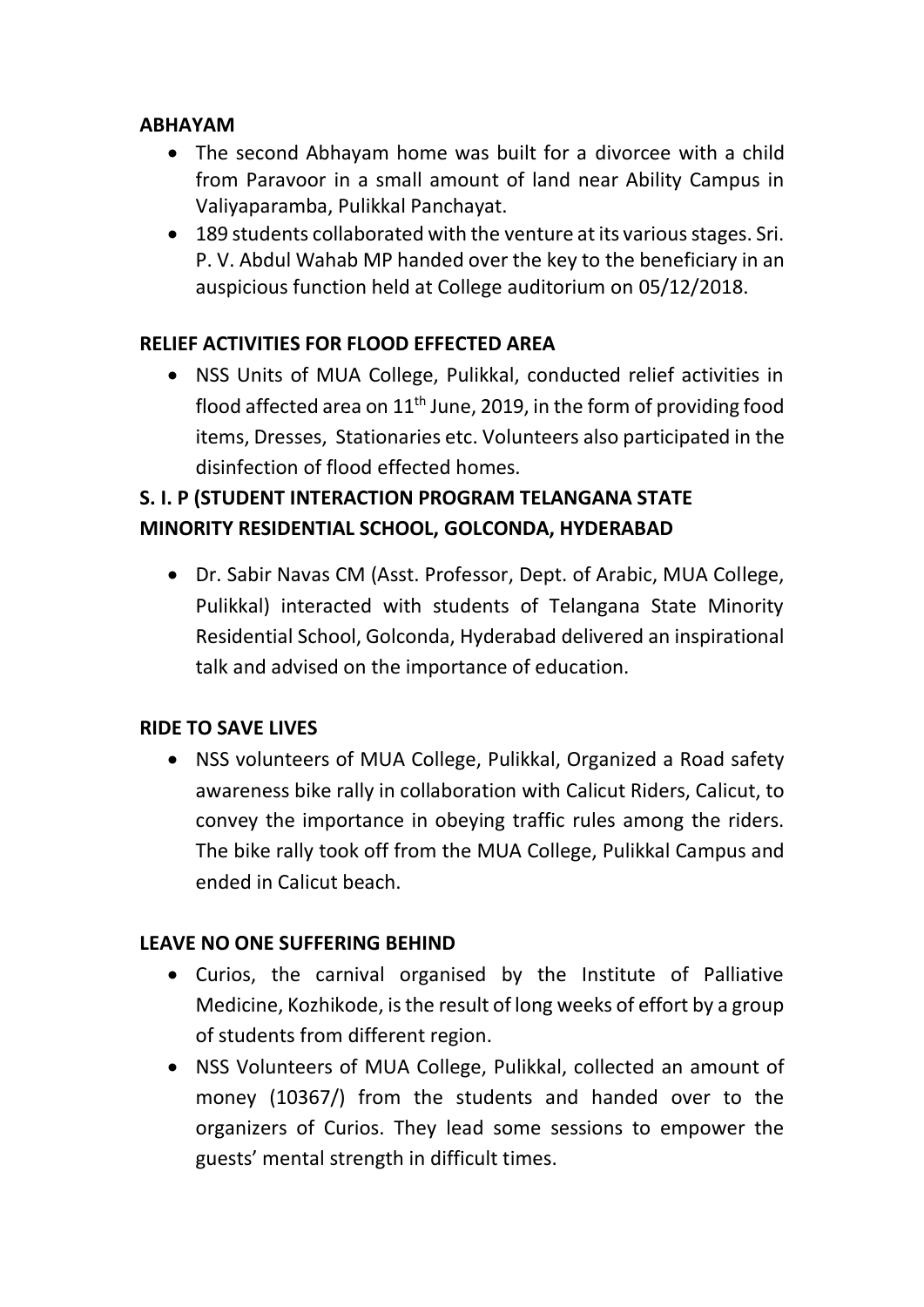## **CLEANING AND BEAUTIFICATION OF ADIVASI COLONY**

- On 18th January, 2020 NSS Units of Madeenathul Uloom Arabic Colleg, Pulikkal, Conducted Cleaning and Beautification Campaign in Adivasi colony.
- The students cleaned up the Chempothara Tribal Colony in Wayanad district, which is inhabited by many tribals who are culturally, educationally and socially backward.

## **PLANTING TREES IN THE COLONY ROAD AT WAYANAD HILLS**

 On 19th January, 2020, NSS Units of Madeenathul Uloom Arabic College, Pulikkal, initiated a program to protect our nature. They planted small trees on both sides of the road leading to the tribal colony and interacted directly with them to understand the living conditions of the villagers.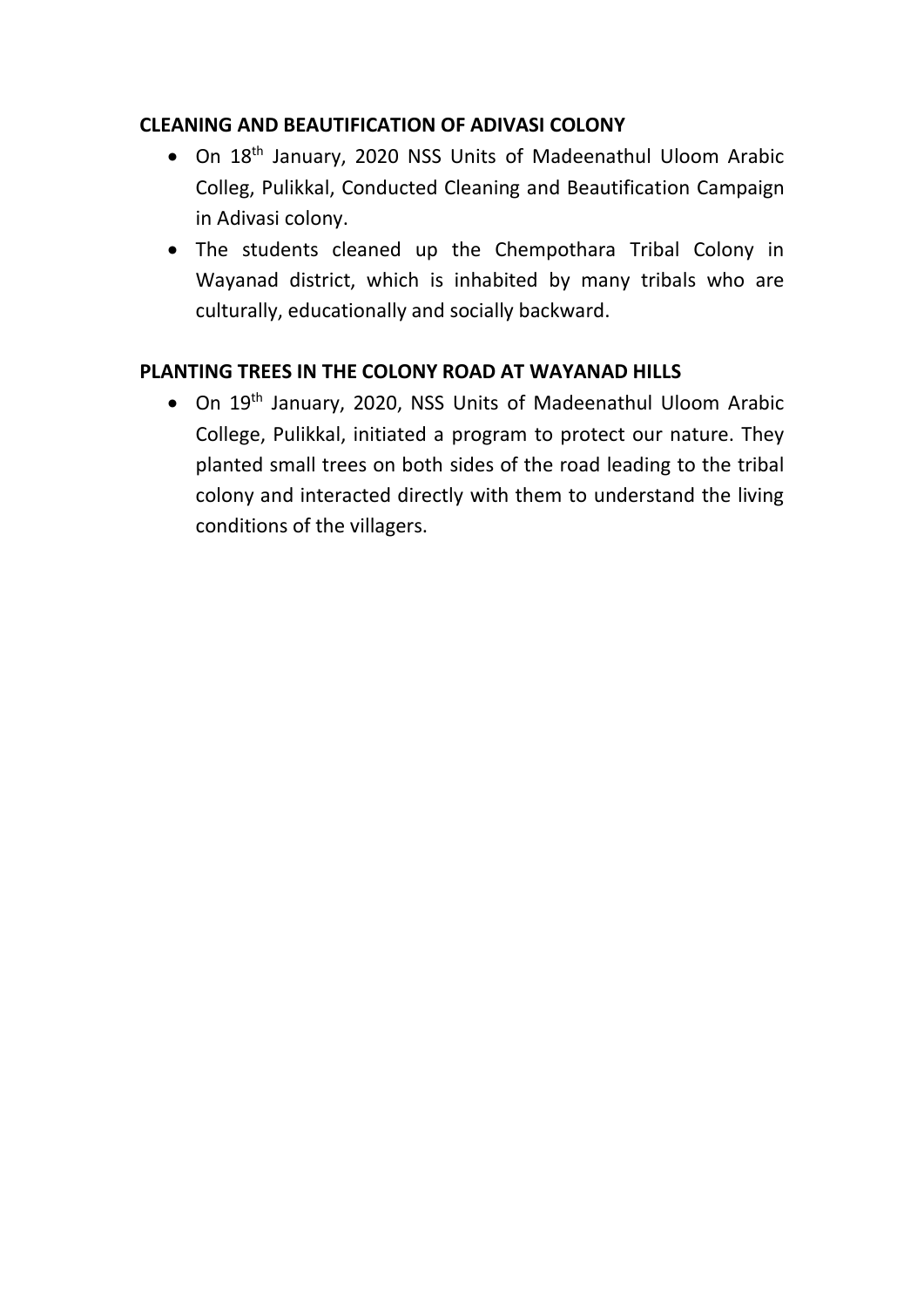#### **PADANA VEEDU**

- Padana Veedu is a one of the best initiative of NSS Volunteers of MUA College, Pulikkal, to increase the literacy among the tribal community.
- As a part of NSS Camp, NSS volunteers visited the houses of tribal people and helped them to learn some basic lessons of Malayalam and English. Dr. Sabir Navas CM and Dr. Muhthasim Billah led the programme.

#### **NATTUKOOTTAM**

- 'Nattukoottam' Indigenous knowledge is the unique knowledge confined to particular culture or society, also known as folk knowledge.
- NSS Units of MUA Pulikkal, organized in different parts of Wayanad district with the objective of imparting folk knowledge to the new generation, conducted various cultural programmes with the involvement of the public.

#### **SEMINAR ON LAW & CONSTITUTION**

- NSS Units of MUA College Pulikkal, Organized a seminar to ensure the awareness about Low and Constitution on 21st January, 2020, with a number of 60 participants.
- Prominent lawyer Adv. A. J. Antony interacted with the locals at a legal awareness seminar held at Meppadi (Wayanad).

#### **FOOD KIT FOR COVID-19 VICTIMS**

 NSS Units of Madeenathul Uloom Arabic Colleg, Pulikkal, raised about 50000/- Rupees as a helping hand to those who found it difficult to live during the pandemic period, including students and temporary staff at our institution. They distributed it to those who are eligible according to priority.

#### **KOODE**

 Koode was a collaborative initiative in flood affected region of Wayanad, By NSS Units of, Madeenathul Uloom Arabic College,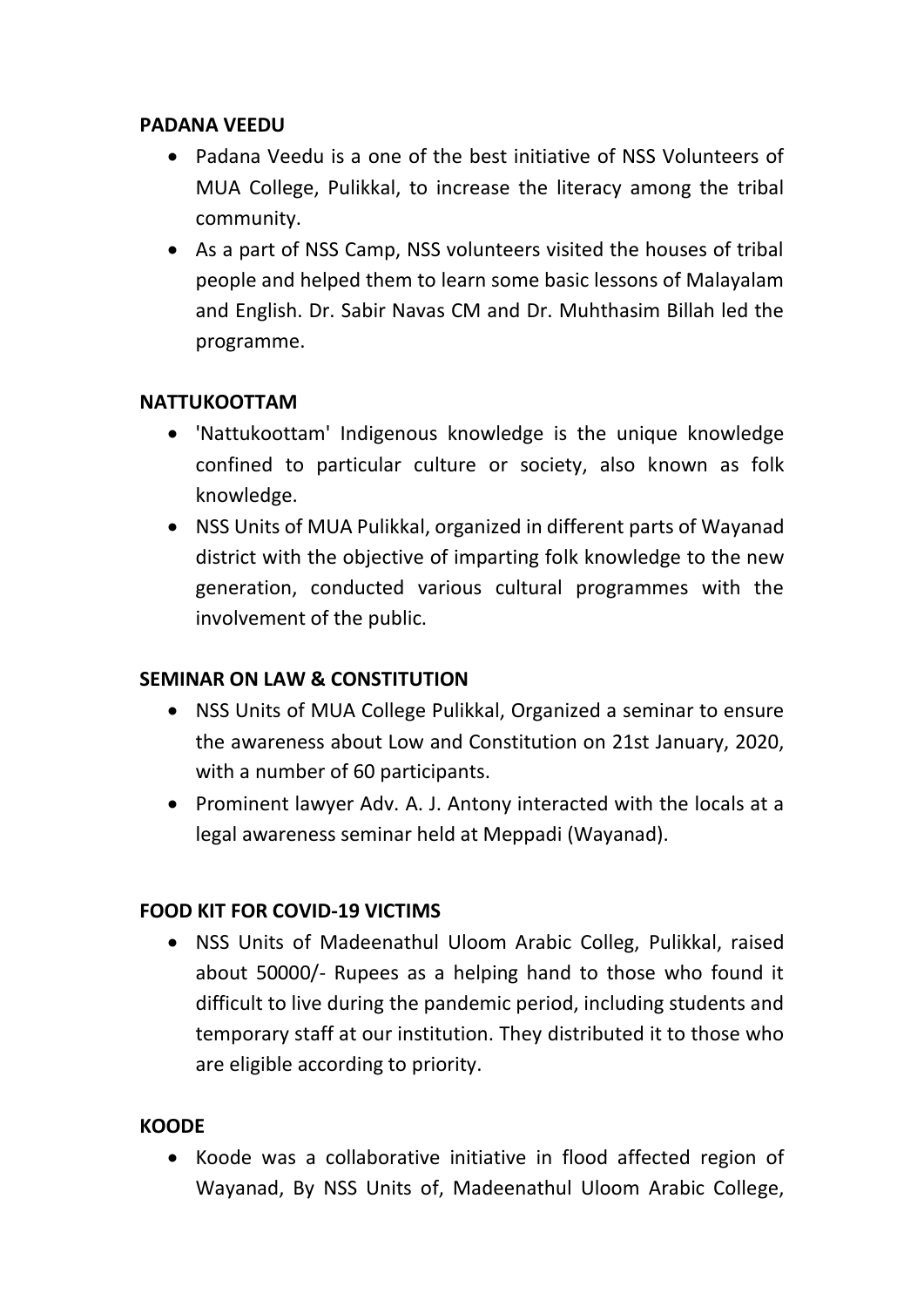Pulikkal by our volunteers with the locals after the Puthumala flood disaster in collaboration with the Meppadi Panchayat.

 Dr. Sabir Navs CM (NSS, Program Officer, MUA College, Pulikkal) delivered the welcome note, Mr. C. K. Saseendran (Member of Kerala Legislative Assembly) was the chief guest of the program, Dr. Muathasim Billa (NSS, Program Officer, MUA College, Pulikkal) delivered the vote of thanks.

#### **KALICHANGADAM (Kids Meet)**

 MSM Unit of Madeenathul Uloom Arabic College, Pulikkal organized special cultural program for Kids, lower primary to 7<sup>th</sup> Standard students. More than 50 students participated in the program.

#### **IGNITING MINDS**

- NSS Units of MUA College, Pulikkal, Organized a session for MU Orphanage Students with Prof. M.H. Ilias (Professor & Director Mahatma Gandhi Research Centre, MG University & Officiating Director, India-Arab Cultural Centre, Jamia Millia Islamia.)
- On the occasion of 71st Republic Day of India, Students had a memorable meeting and shared light to ignite the young minds of boys at MU Orphanage Students.

#### **MEET AN IT EXPERT**

- NSS Units of MUA College, Pulikkal, Organized a session for MU Orphanage Students as part of Trails & Tales campaign, Students interacted with Bineesh Moulana, (Cloud Architect at FINASTRA & Motivational Trainer.)
- Students recognized importance of Information Technology in day to day life, and also students got in touch with Artificial Intelligent, Cloud Computing, Data science.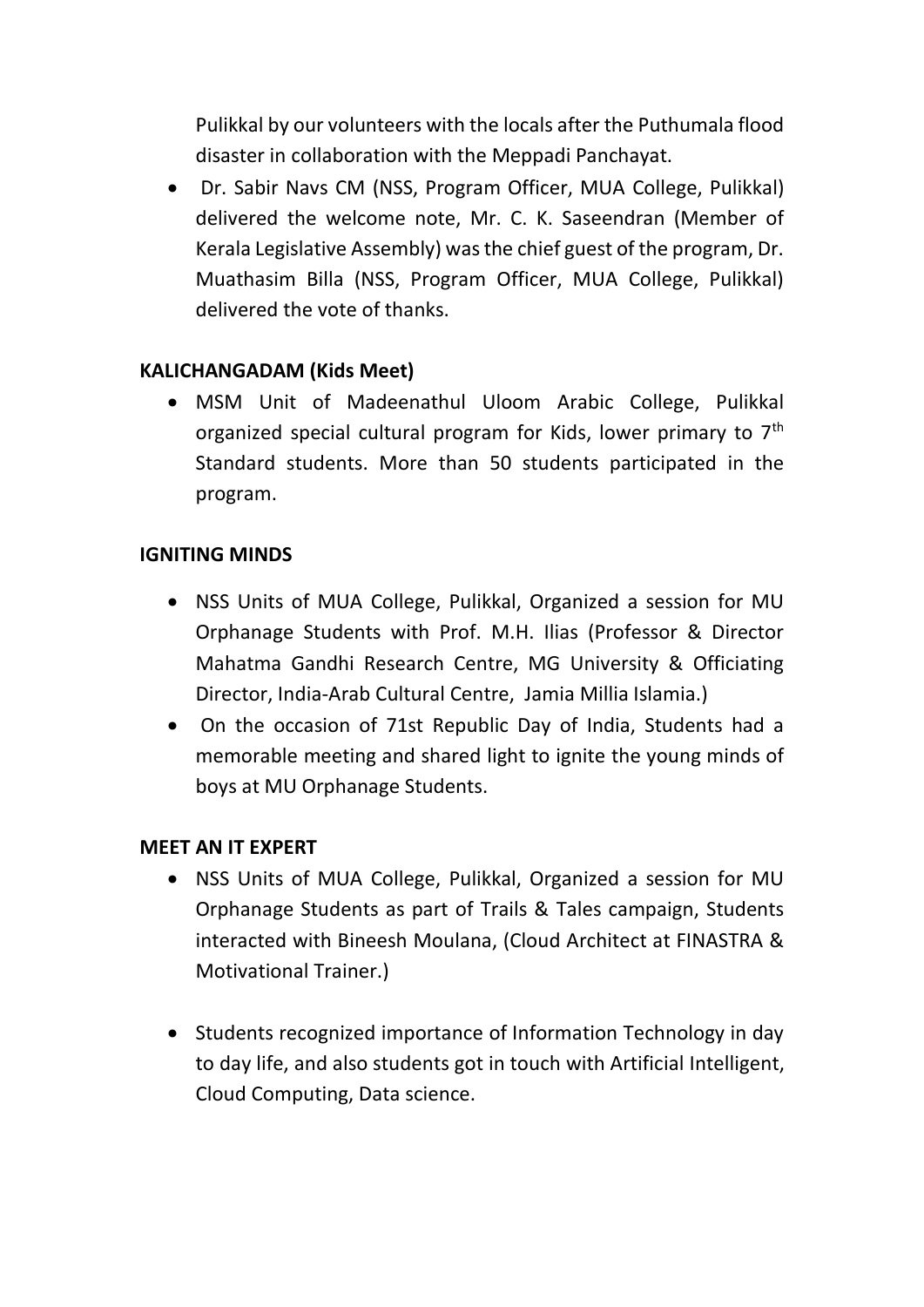#### **INTELLECTUAL TALK**

 NSS Units of MUA College, Pulikkal, Organized a session for MU Orphanage Students as part of Trails & Tales campaign, TP Sreenivasan (former Ambassador and Permanent Representative of India to the United Nations) interacted with orphanage students and discussed about his experiences.

#### **INTERACTION WITH CRICKET PLAYER**

- NSS Units of MUA College, Pulikkal, conducted an interaction session for Orphanage students of MU as part of Trails & Tales campaign, with Zimbabwean cricketer Mr, Tatenda Taibu.
- The interaction boosted the sports man spirit in the students of MU Orphanage students, and they decided to concentrate on sports activities as well the academics.

#### **EXPERT INTERACTION**

- NSS units of MUA College, Pulikkal, conducted an interaction session for Orphanage students of MU as part of Trails & Tales campaign, with Mr. Syed Rashid IPS, (Director, Indian Postal Service) at Thiruvananthapuram Dt.
- He shared many tips and techniques for ensuring smooth learning process and to score maximum mark in examinations.

#### **LEADERSHIP STARTS AT HOME: MEET WITH MP**

- NSS Units of MUA College, Pulikkal, conducted meet an expert program entitled "Leadership starts at home", interaction with Member of Parliament (Lok Sabha) Mr. Hibi Eden, for MUA Orphanage Student.
- The interaction covered on leadership principles which is inevitable for a leader. The program created an interest in the minds of students to improve their leadership skills.

#### **ACADEMIC TRIP FOR ORPHANAGE STUDENTS**

 NSS Units of MUA College conducted an academic trip for orphanage students to Eranamkulam,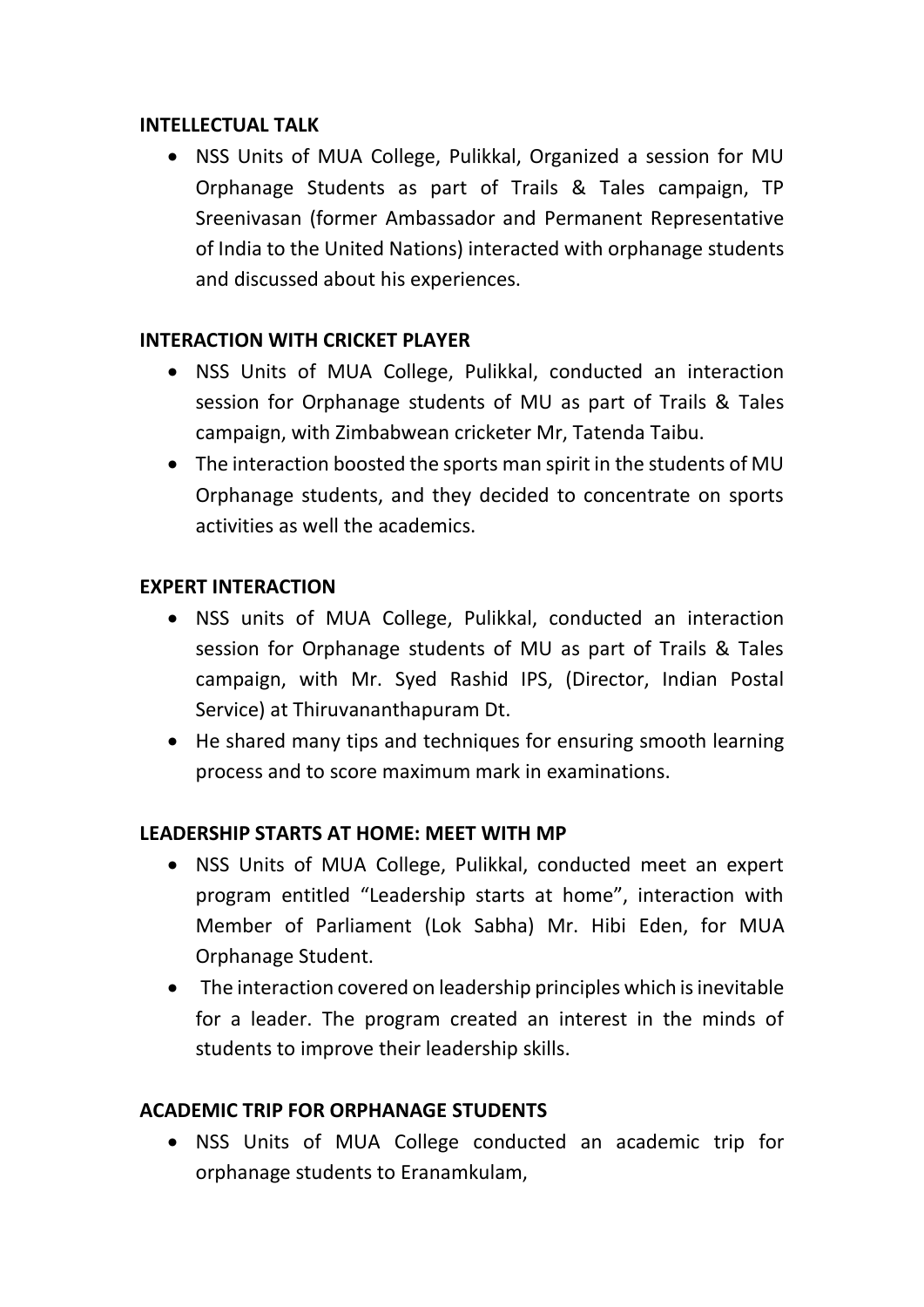This visit provided an overall view of premium institutions in Ernakulam district. They got an opportunity to visit some tourist sites in the city.

#### **BUREAU OF IMMIGRATION RAISING DAY**

- The Bureau of Immigration (BoI) is an Indian government agency responsible for administering immigration related functions such as immigration facilitation service at airports and foreigner registration.
- The college has conducted bureau of immigration raising day for orphanage students. The executive member from the bureau interacted with students.

# **AWAIRNESS PROGRAMME ON LEGAL LITERACY FOR ORPHANAGE STUDENTS**

- NSS of Madeenathul Uloom Arabic College conducted an Awareness on Legal Literacy for Orphanage Students on 07<sup>th</sup> February, 2020.
- Around 20 orphan students participated in the programme, Dr.Sabir navas CM delivered the welcome speech. Sri. Nisar Ahammed District Judge & Member Secretary, Kerala State Legal Service Authority led the session.

## **MEET THE ENTREPRENEUR**

- Madeenathul Uloom Arabic College NSS unit has conducted a programme named 'Meet the Entrepreneur' for orphanage students on 09<sup>th</sup> February, 2020.
- Mr. Noor Mohammad Noorsha, CMD, Kalliyath Steels and Sri. Aravind Sankar, leading Business Consultant were the special guests. The program ensured all support to the orphans to develop their entrepreneurial skills**.**

## **INTRODUCTION TO INDIAN JUDICIAL SYSTEM**

• Introduction to Indian Judicial System is an initiative by NSS units of MUA College, Pulikkal, for the orphanage students on  $10<sup>th</sup>$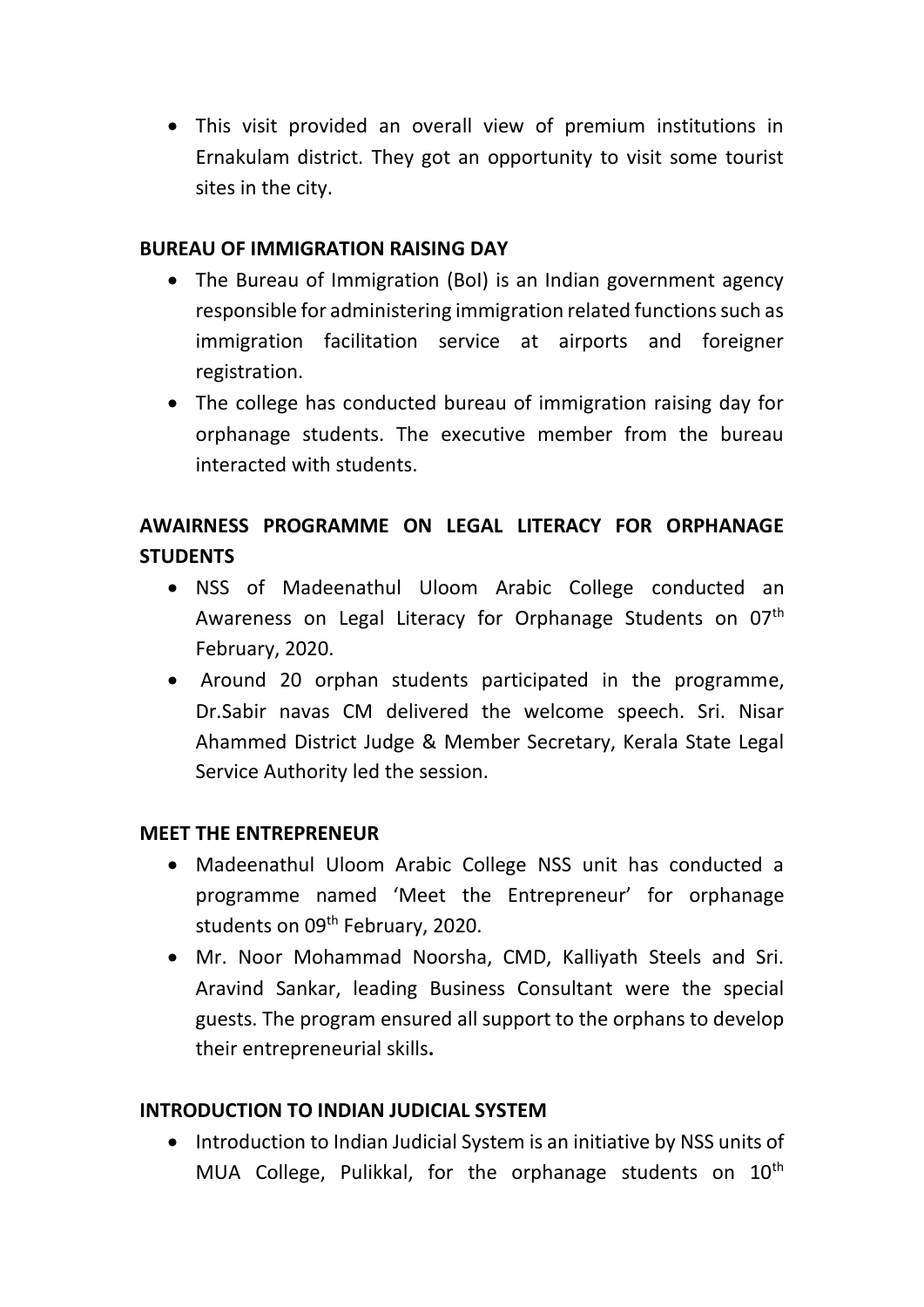February, 2020. Dr. Sabir Navas CM. introduced Justice Mohammad Mushtaq, Judge, High Court of Kerala to the participants.

• The session was enough to provide an idea about the clear picture of Indian Judicial System.

#### **KRITHI-INTERNATIONAL BOOK FAIR**

- The college NSS unit has conducted a visit to" Krithi International Bookfair" under Department of Culture, Government of Kerala, with Orphanage students.
- The bookfair consists of myriad events such as workshops, talks, seminars, etcThe literary celebration also includes Krithi Art Fest and a Food Fest on each day.

#### **INSIDE THE AIRPORT**

- Madeenathul Uloom Arabic College NSS unit has conducted a field trip named Inside the Airport to introduce the functions and procedures of an airport on 15th February, 2020.
- Dr. Sabir Navas CM participated in the visit.

#### **KNOW YOUR STUDENTS**

• On 28<sup>th</sup> May, 2020, Dr. Sabir Navas CM, Asst. Professor in Arabic, interacted with the teachers of Peace Public School at the campus in Kottakkal, on the Importance of knowing students and their personal background.

#### **PROMOTION OF RESEARCH**

Continues Support and timely interface of IQAC reflected in the growth of faculty's career development in publishing the books and research papers in the international and national peer-reviewed journal included in the care list of UGC and also in presenting the research papers in various topics discussed contemporary issues in connection with teaching and learning process.

#### **IQAC CONTRIBUTION IN TEACHING AND LEARNING PROCESS**

■ IQAC monitors and facilitate the activities of the College council in all respects.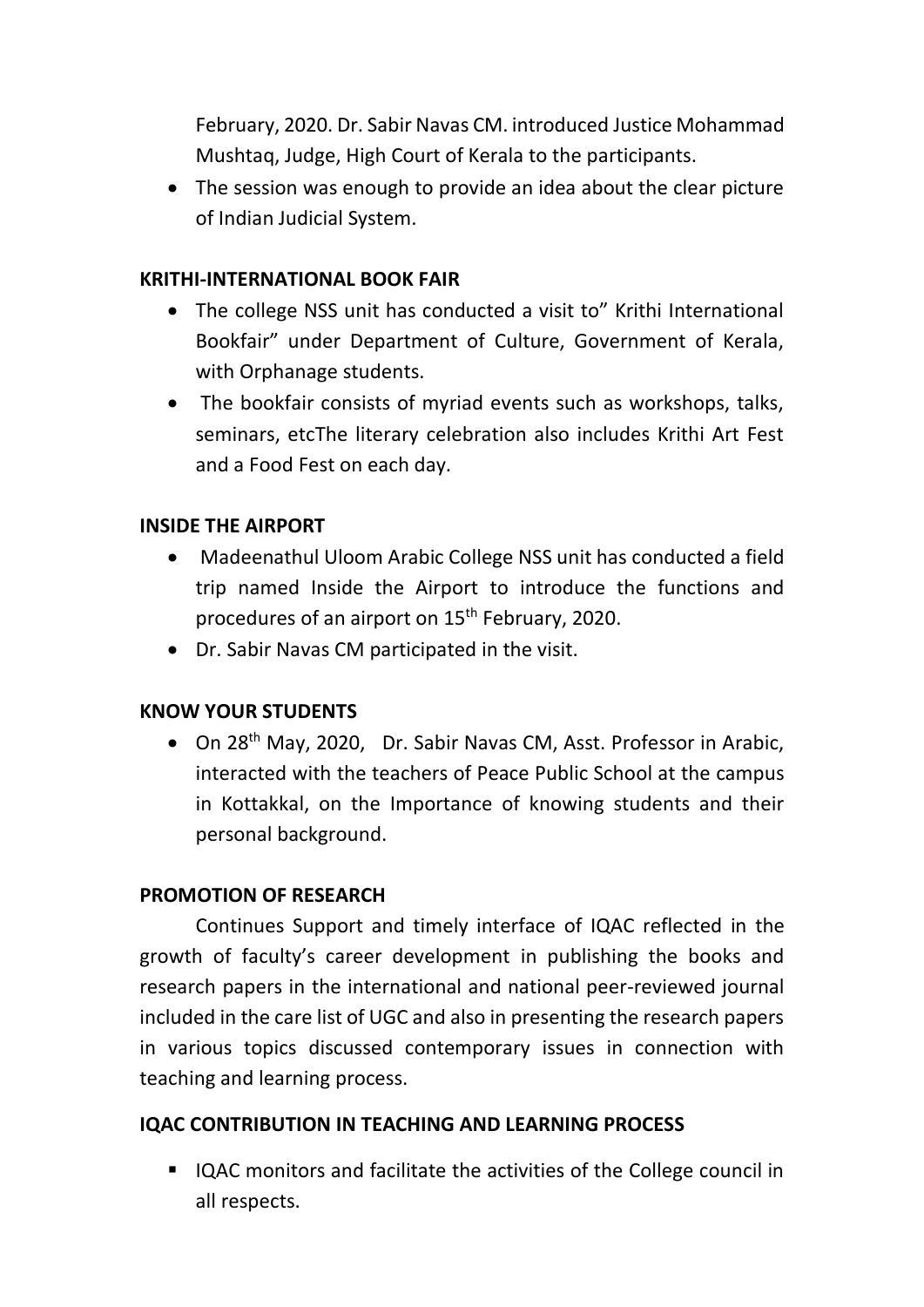- During the commencement of each academic semesters, IQAC makes it sure that the time-line provided in the University academic calendar is followed.
- IQAC makes it sure that class PTA meetings are convened at the end of each semester examinations in a timely manner.
- Students are selected for various activities and awards and scholarships are distributed based on the recommendations by the mentor.
- **Introduced Teacher's Diary for recording each and every activities** regarding their career development.
- In each academic year, FDPs and Orientations in various areas were designed and delivered to all faculties to improve academic performance.
- Scheduled time was arranged for the mentors to interact with the mentees for discussing their problems in all spheres and collect relevant data
- **Slow learners and advanced learners were encouraged by many** invited talks, programmes, workshops, remedial classes, interactions with research scholars and seminars.
- All Teachers were trained in Technological field to cope up with the latest tools and apps and use it in the teaching and learning process.
- IQAC creatively interfered to enhance the quality of teachinglearning process by ensuring that the planned activities are carried out in a time-bound manner.

#### **ENHANCEMENT OF STAFF COMPETENCE (FDP)**

 Conducted Faculty Development Programs in Different Areas for Improving the Quality of Teaching Process and Research ability too.

#### **Details of Teachers Attending Professional Development Programmes:-**

|                     | "Productive Students Life" in the DELHI      |                      |
|---------------------|----------------------------------------------|----------------------|
|                     | STUDENTS CONVERGENCE 2019 Organized          |                      |
| Dr. Sayyid Muhammed | by SIHWER, Social Initiative for Human       | 25-08-2019 to 25-08- |
| Shakir. P           | Welfare, Education and Rehabilitation held   | 2019                 |
|                     | at India Islamic Cultural Canter (IICC), New |                      |
|                     | Delhi on                                     |                      |
|                     |                                              |                      |